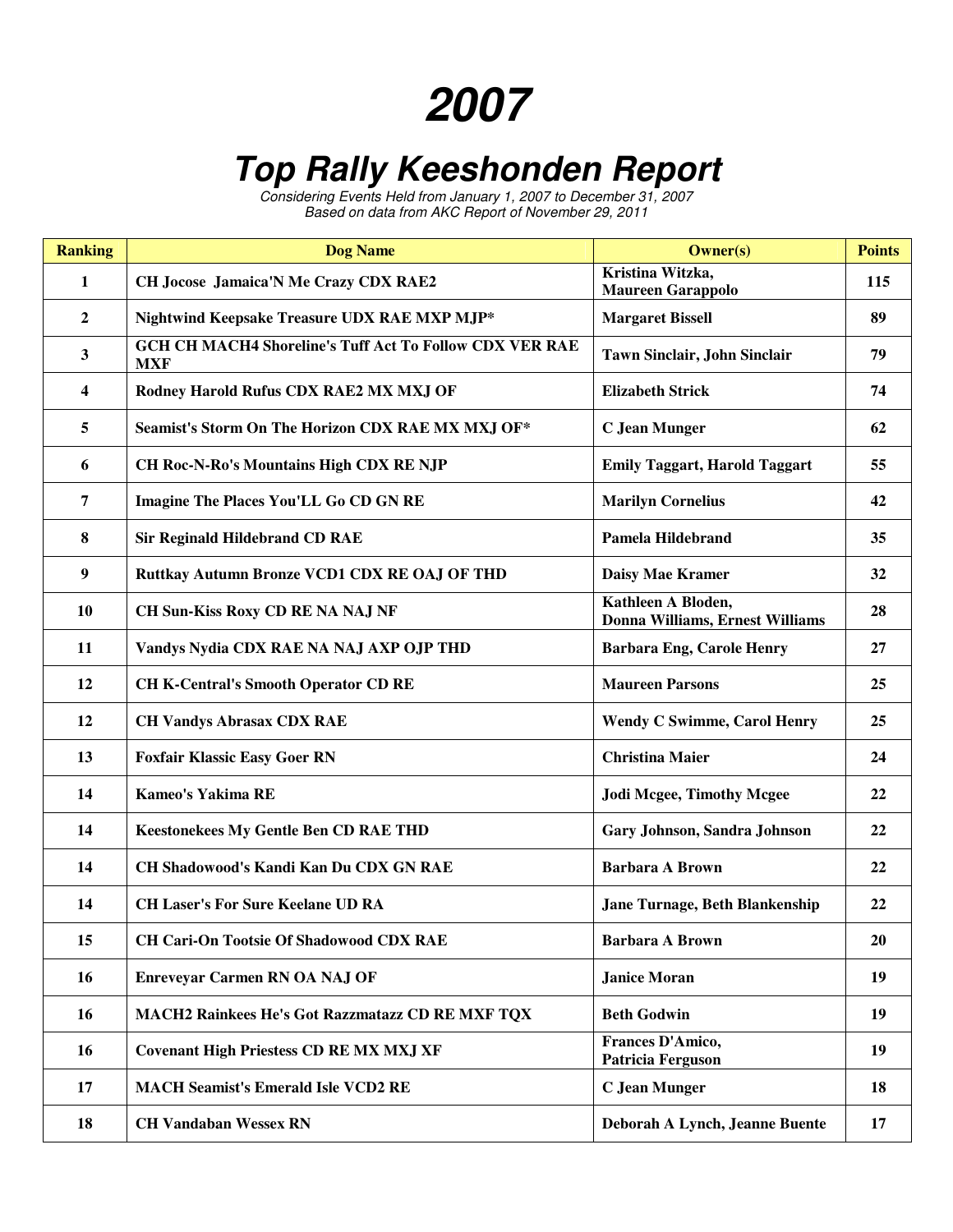| 19 | <b>Kameo's Fallen Angel RN</b>                         | John K Squier, Carol Squier                                      | 17        |
|----|--------------------------------------------------------|------------------------------------------------------------------|-----------|
| 20 | <b>Covenant CD RAE NAP</b>                             | Norma Gaddy, Michael Gaddy                                       | 16        |
| 20 | <b>B Mi Glamour Gal O' Mine RE AX MXJ OAP AJP NF</b>   | <b>Patricia Dunham</b>                                           | 16        |
| 20 | Shoreline's Ready To Run CD RA OA MXJ                  | Barbara Lombard, Tawn Sinclair                                   | 16        |
| 21 | Daimler's Gizmos 'N Gadgets BN RA MX MXJ OAP AJP<br>OF | <b>Lynne Anderson</b>                                            | 15        |
| 21 | <b>Shaker Hill Moli V Greenkees RAE</b>                | <b>Alice L Thayer</b>                                            | 15        |
| 22 | CH Daimler's Summer Adventure UD RA MX MXJ XF          | <b>Joy-Ann Pool</b>                                              | 14        |
| 22 | <b>Shorelines Sea Ready RN NJP</b>                     | <b>Jocelyn Tipple</b>                                            | 14        |
| 23 | Tapestry's Matinee Idol BN RE NA NAP NJP NFP           | Donna L Schmitt, Katrina C Guse                                  | 12        |
| 23 | <b>CH Shoreline's Celebration CD RN</b>                | Eileen A Parr, James K Parr,<br><b>Tawn Sinclair</b>             | 12        |
| 23 | <b>CH Bonnyvales's Wild Irish Rose RAE</b>             | Darlene Bosch, Joanne Harrar,<br><b>Jim Wolfe, Carolyn Wolfe</b> | 12        |
| 23 | Keesbrook Secret Celebration UDX RE MX MXJ OAP OJP     | <b>Lila Dann</b>                                                 | 12        |
| 23 | <b>Cari-On Kaisee's Sno-Angel RE</b>                   | <b>Patricia L Voyles</b>                                         | 12        |
| 23 | <b>CH Meckees Skyline's Chiquita</b>                   | Susan Cullen,<br>Kristen Cullen D.V.M.                           | 12        |
| 23 | <b>Cubby Keescakes RN</b>                              | <b>Sue Garvey</b>                                                | 12        |
| 24 | <b>Keedox High Flyer CD RE</b>                         | <b>Karen Squier</b>                                              | <b>11</b> |
| 24 | <b>CH Bonnyvale's By Special Request RN</b>            | James M Wolfe, Joanne Harrar,<br>Darlene Bosch, Carolyn H Wolfe  | <b>11</b> |
| 24 | <b>CH Imagine's Sensation CD RN</b>                    | <b>Carolyn Schaldecker</b>                                       | 11        |
| 24 | CH Shoreline's Up Up And Away CD RE MX MXJ NF          | Barbara Lombard, Tawn Sinclair                                   | 11        |
| 24 | <b>CH Windrift Kemont Hope Diamond CDX RE OA AXJ</b>   | <b>Sharon Rehder</b>                                             | 11        |
| 24 | Jody's Bandito CD RN OA NAJ OAP OJP                    | <b>Gayle Garbush</b>                                             | 11        |
| 24 | <b>Neela CD RN NA NAJ MXP MJP OFP</b>                  | <b>Allison Nagel</b>                                             | 11        |
| 24 | Sabu Boo-Bear Sabbath CD RA                            | <b>Charles Andrew Fry, Barbara Fry</b>                           | 11        |
| 25 | <b>CH Foxfair Impetuous RE OA OAJ</b>                  | Deborah A Lynch, Jeanne Buente                                   | 10        |
| 25 | <b>Keestonekees New Sierra Mist CD RAE</b>             | Gary Johnson, Sandra Johnson                                     | 10        |
| 25 | CH Jo-Lyn's Dasher CDX RAE OA NAJ AXP AJP NFP          | Donna L Schmitt, Janit L Johnson                                 | 10        |
| 26 | <b>GCH CH Wyndjamr's Winward Isle RN</b>               | Anita Williams, Robin Skinner                                    | 9         |
| 26 | <b>Kemont Bridget's A Doubletake RE</b>                | Mary Ann Cowley,<br>H Keith Cowley, Keith Cowley                 | 9         |
| 27 | <b>Chatawa Mayan Gretel BN RAE</b>                     | <b>Eugene T Stover, Carmen Stover</b>                            | 8         |
| 27 | <b>Cornerstone's Jabez At Adonal RA</b>                | Barbara Kasparian,<br><b>Richard Kasparian</b>                   | 8         |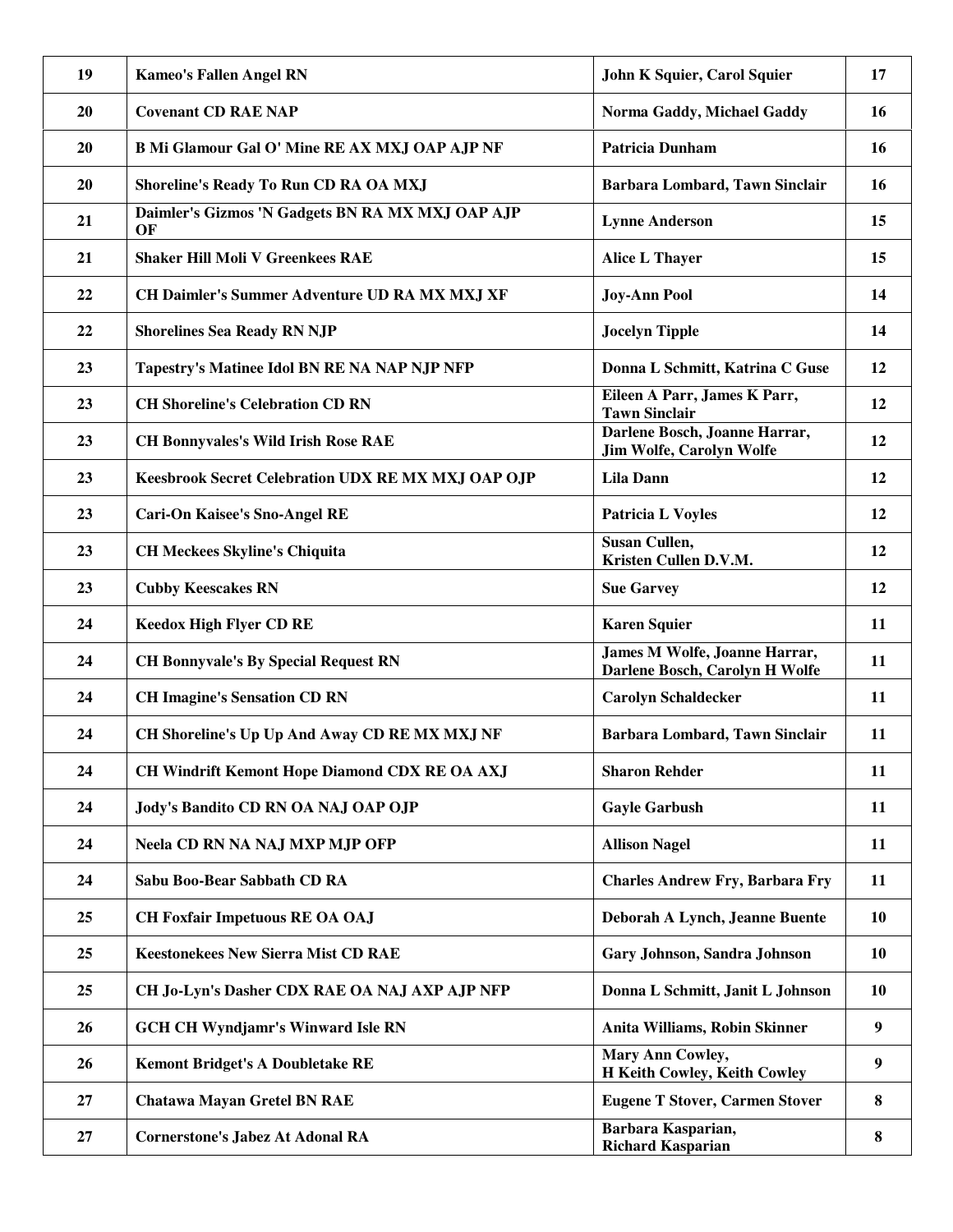| 27 | Darkenwald Second Spirit CDX RAE MX MXJ MJP2 XFP   | Patricia Ferguson, Fran D'Amico                                        | 8              |
|----|----------------------------------------------------|------------------------------------------------------------------------|----------------|
| 28 | <b>CH Winsome's Check Me Over CD RE</b>            | Kristine Arnds, Charlene Valdez,<br><b>Tawn Sinclair</b>               | $\overline{7}$ |
| 28 | <b>Greenkees Rolf RE</b>                           | <b>Alice Thayer</b>                                                    | $\overline{7}$ |
| 28 | <b>Rebocarrkees Kounter Cruiser CD RN</b>          | Lucy Ober Silvey, Marti Carr                                           | $\overline{7}$ |
| 28 | <b>CH Trumpet's Jive Talkin' CDX RN</b>            | Jane Turnage, Beth Blankenship                                         | $\overline{7}$ |
| 28 | <b>CH Chatawa One More Chance CD RN</b>            | <b>Billie Ann Terry</b>                                                | 7              |
| 28 | Do Ya Mind If I Smoke? UD RN NA                    | <b>Terry Mccullough</b>                                                | 7              |
| 29 | <b>Nightwind Lighting Up A Storm CD</b>            | <b>Brittany Bayne</b>                                                  | 6              |
| 29 | <b>Aklows Gaelin Blue CD RN</b>                    | <b>Nicole Warren, Kathy Easter</b>                                     | 6              |
| 29 | <b>CH Windrift's Cashing Out RN</b>                | <b>Melody Tate</b>                                                     | 6              |
| 30 | <b>CH Kidkees Extra Credit RN NAJ</b>              | <b>Kathy Gray</b>                                                      | 5              |
| 30 | Wild Winds Blue Yonder CD RA NA NAJ NF             | Rachel McDougall-Smith,<br><b>Brandon J Smith</b>                      | 5              |
| 30 | <b>CH Cliffhouse Justice For All CD RE</b>         | Kelli Denton, Becky Denton                                             | 5              |
| 31 | <b>CH Skyline's Celemir RN MX MXJ NF</b>           | <b>Michele McGrath</b>                                                 | 4              |
| 31 | <b>Covenant Rising Sun CD RAE MX MXJ MXF</b>       | Patricia Ferguson,<br><b>Frances D'Amico</b>                           | 4              |
| 31 | <b>Klassic's Play With Fire CDX RE</b>             | <b>Ann M McHugh</b>                                                    | 4              |
| 31 | <b>Bonnyvale's Special Addition RE</b>             | <b>James M Wolfe, Joanne Harrar,</b><br>Darlene Bosch, Carolyn H Wolfe | 4              |
| 31 | <b>Kristenborn Iron Duke CD RA</b>                 | Harold L Christensen,<br><b>Jean Ann Christensen</b>                   | 4              |
| 31 | Dickinson's Docashein CD RAE OAP NJP               | <b>Stacy L Dickinson</b>                                               | 4              |
| 31 | <b>Wilson's Rio Racer RN</b>                       | Lt. Col. Norman Wilson                                                 | 4              |
| 32 | <b>CH Foxfair Puttin' On The Ritz RA</b>           | Anita Williams, Jeanne Buente                                          | 3              |
| 32 | <b>CH Skyline's Kermit The Dog RN</b>              | Scott Christopher, Kristen Cullen                                      | $\mathbf{3}$   |
| 32 | <b>CH Ashbrook's Inside Trader CDX RE</b>          | <b>Karen Blair</b>                                                     | $\mathbf{3}$   |
| 32 | <b>Markwrights Secret Of My Success RE</b>         | <b>Elizabeth Pollen</b>                                                | 3              |
| 32 | <b>CH Cari-On The Magician CD RA</b>               | Jan Nussdorfer, Dale Nussdorfer                                        | $\mathbf{3}$   |
| 32 | <b>CH Vandys Kest CD RA</b>                        | Mrs. James F Swimme,<br><b>Carole Henry</b>                            | $\mathbf{3}$   |
| 32 | <b>Keen RA</b>                                     | <b>Patty Helmig</b>                                                    | $\mathbf{3}$   |
| 32 | <b>Bearkees Stocking Stuffer RN</b>                | <b>Paul Slater, Miriam Slater</b>                                      | $\mathbf{3}$   |
| 32 | CH MACH2 Copykees' Simply Awesome CD RE NAP NJP OF | <b>Cherrie A Treber, John R Treber</b>                                 | $\mathbf{3}$   |
| 33 | <b>CH Wild Winds Semper Fi RN</b>                  | <b>Bonnie M Hammond Brown</b>                                          | $\overline{2}$ |
|    |                                                    |                                                                        |                |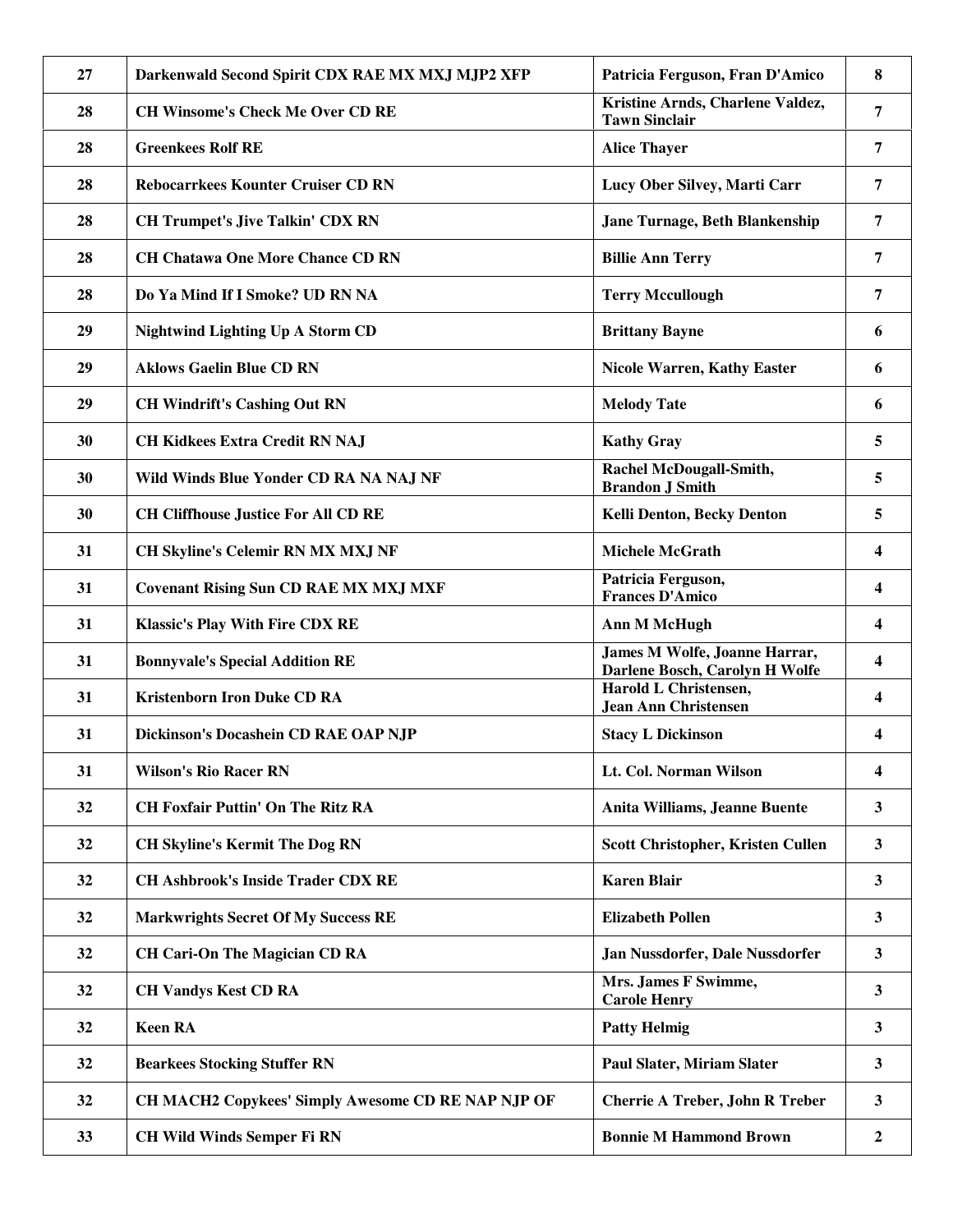| 33 | Seacrest Bebopreboprhubarbpie CD RE OA AXJ THD                       | <b>Karen Sheahan</b>                                   | 2            |
|----|----------------------------------------------------------------------|--------------------------------------------------------|--------------|
| 33 | <b>CH Ashwood's Grand Slam RN</b>                                    | Carol L Harris, Donna Staton                           | 2            |
| 33 | Carr Kees Rick's Roosevelt CDX RE AX AXJ NAP OJP NF NFP              | <b>Pat Stolte</b>                                      | 2            |
| 33 | Pymmint Ravnschild Westcrest CD RE AX AXJ NAP NJP                    | <b>E</b> Constance Miller,<br><b>Patricia P Tasker</b> | 2            |
| 34 | <b>Rainkees Time To Buy Bonds RN THD</b>                             | <b>Kathy Gray</b>                                      | $\mathbf{1}$ |
| 34 | <b>CH Designer's Pop Star RN</b>                                     | <b>Edith G Smith</b>                                   | 1            |
| 34 | <b>CH Sherwood Karizma Silverstone CD RN</b>                         | <b>Betty Reed, Bruce E Reed</b>                        |              |
| 34 | <b>Benden's Klassic Bad Andie CD RA</b>                              | Ann M Mchugh                                           |              |
| 34 | Vandys K Out Of The Blue CDX RAE                                     | <b>Kathy Gaynor</b>                                    |              |
| 34 | CH OTCH Daimler's Dame Extraordinaire UDX2 RN NA NAJ AX<br>P AJP NFP | <b>Joy-Ann Pool</b>                                    | $\mathbf{1}$ |
| 34 | <b>Wilson's Silver Treasure CD RN</b>                                | Barbara Jean Wilson,<br>Norman G. Wilson               | 1            |
| 34 | <b>Wilbars Sunnie II RA</b>                                          | William & Barbara Morrison                             |              |

**Points are calculated using the Blanche Saunders System: First Place = 7 Points Second Place = 6 Points Third Place = 5 Points Fourth Place = 4 Points Qualifying Score = 1 Point (1 Point for a Qualify Score is included in points for First thru Fourth place)** 

**\*10 additional point for first place in both Advanced B and Excellent B in the same trial.**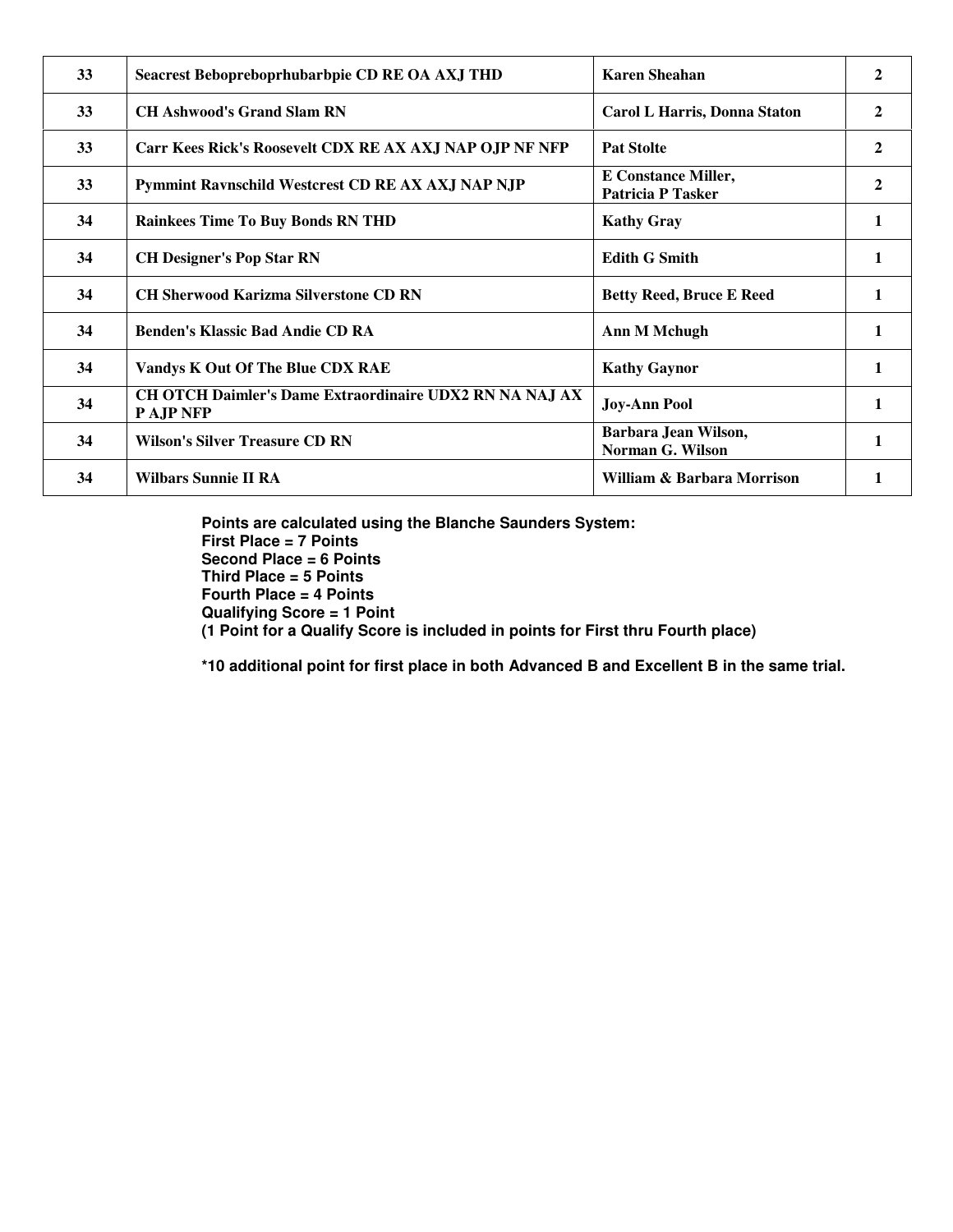## **Top Rally Keeshonden Report By Class**

| <b>RALLY NOVICE A</b> |                                             |                                                                                     |                |
|-----------------------|---------------------------------------------|-------------------------------------------------------------------------------------|----------------|
| <b>Ranking</b>        | <b>Dog Name</b>                             | <b>Owner(s)</b>                                                                     | <b>Points</b>  |
| 1                     | <b>Foxfair Klassic Easy Goer RN</b>         | <b>Christina Maier</b>                                                              | 19             |
| 1                     | <b>Enreveyar Carmen RN OA NAJ OF</b>        | <b>Janice Moran</b>                                                                 | 19             |
| $\boldsymbol{2}$      | CH Sun-Kiss Roxy CD RE NA NAJ NF            | <b>Kathleen A Bloden</b>                                                            | 16             |
| 3                     | <b>Shorelines Sea Ready RN NJP</b>          | <b>Jocelyn Tipple</b>                                                               | 14             |
| 3                     | <b>Shaker Hill Moli V Greenkees RAE</b>     | Alice L Thayer                                                                      | 14             |
| 4                     | <b>Cubby Keescakes RN</b>                   | <b>Sue Garvey</b>                                                                   | 12             |
| 4                     | <b>CH Meckees Skyline's Chiquita</b>        | Susan Cullen,<br>Kristen Cullen D.V.M.                                              | 12             |
| 4                     | <b>Cari-On Kaisee's Sno-Angel RE</b>        | <b>Patricia L Voyles</b>                                                            | 12             |
| 5                     | <b>Neela CD RN NA NAJ MXP MJP OFP</b>       | <b>Allison Nagel</b>                                                                | 11             |
| 5                     | <b>CH Bonnyvale's By Special Request RN</b> | <b>James M Wolfe,</b><br>Joanne Harrar,<br>Darlene Bosch,<br><b>Carolyn H Wolfe</b> | 11             |
| 6                     | <b>GCH CH Wyndjamr's Winward Isle RN</b>    | Anita Williams,<br><b>Robin Skinner</b>                                             | 9              |
| 7                     | <b>CH Winsome's Check Me Over CD RE</b>     | <b>Kristine Arnds,</b><br><b>Charlene Valdez,</b><br><b>Tawn Sinclair</b>           | 7              |
| 8                     | <b>Greenkees Rolf RE</b>                    | <b>Alice Thayer</b>                                                                 | 6              |
| 8                     | <b>CH Windrift's Cashing Out RN</b>         | <b>Melody Tate</b>                                                                  | 6              |
| 8                     | <b>Aklows Gaelin Blue CD RN</b>             | <b>Nicole Warren, Kathy Easter</b>                                                  | 6              |
| 9                     | Wild Winds Blue Yonder CD RA NA NAJ NF      | Rachel McDougall-Smith,<br><b>Brandon J Smith</b>                                   | 5              |
| 9                     | <b>CH Kidkees Extra Credit RN NAJ</b>       | <b>Kathy Gray</b>                                                                   | 5              |
| 10                    | <b>Covenant CD RAE NAP</b>                  | Norma Gaddy                                                                         | $\mathbf{3}$   |
| 10                    | <b>CH Skyline's Kermit The Dog RN</b>       | <b>Scott Christopher,</b><br><b>Kristen Cullen</b>                                  | $\mathbf{3}$   |
| 11                    | <b>CH Ashwood's Grand Slam RN</b>           | Carol L Harris,<br><b>Donna Staton</b>                                              | $\overline{2}$ |
| 11                    | <b>CH Wild Winds Semper Fi RN</b>           | <b>Bonnie M Hammond Brown</b>                                                       | $\overline{2}$ |
| 12                    | <b>Rainkees Time To Buy Bonds RN THD</b>    | <b>Kathy Gray</b>                                                                   | $\mathbf{1}$   |

|                | <b>RALLY NOVICE B</b>                    |                                          |               |
|----------------|------------------------------------------|------------------------------------------|---------------|
| <b>Ranking</b> | Dog Name                                 | Owner(s)                                 | <b>Points</b> |
|                | <b>CH Laser's For Sure Keelane UD RA</b> | Jane Turnage,<br><b>Beth Blankenship</b> | 19            |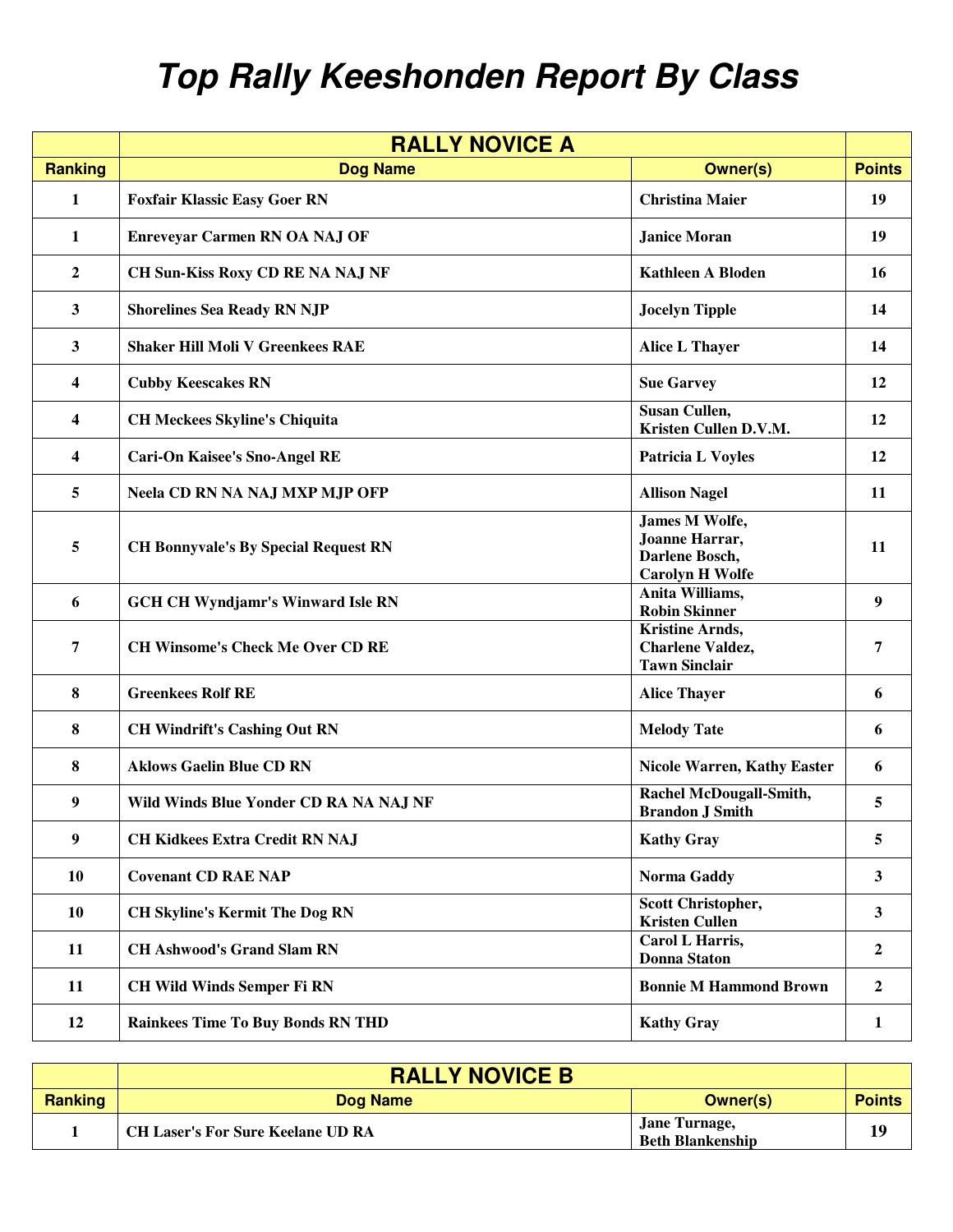| 1              | <b>Covenant High Priestess CD RE MX MXJ XF</b>          | Frances D'Amico,<br><b>Patricia Ferguson</b>                                 | 19                      |
|----------------|---------------------------------------------------------|------------------------------------------------------------------------------|-------------------------|
| 1              | MACH2 Rainkees He's Got Razzmatazz CD RE MXF TQX        | <b>Beth Godwin</b>                                                           | 19                      |
| $\overline{2}$ | <b>Kameo's Fallen Angel RN</b>                          | John K Squier, Carol Squier                                                  | 17                      |
| 2              | <b>CH Vandaban Wessex RN</b>                            | Deborah A Lynch,<br><b>Jeanne Buente</b>                                     | 17                      |
| 3              | Daimler's Gizmos 'N Gadgets BN RA MX MXJ OAP AJP OF     | <b>Lynne Anderson</b>                                                        | 15                      |
| 4              | CH Daimler's Summer Adventure UD RA MX MXJ XF           | <b>Joy-Ann Pool</b>                                                          | 14                      |
| 5              | Tapestry's Matinee Idol BN RE NA NAP NJP NFP            | Donna L Schmitt,<br><b>Katrina C Guse</b>                                    | 12                      |
| 6              | Jody's Bandito CD RN OA NAJ OAP OJP                     | <b>Gayle Garbush</b>                                                         | 11                      |
| 6              | <b>CH Imagine's Sensation CD RN</b>                     | <b>Carolyn Schaldecker</b>                                                   | 11                      |
| 6              | <b>Keedox High Flyer CD RE</b>                          | <b>Karen Squier</b>                                                          | 11                      |
| 7              | <b>Imagine The Places You'LL Go CD GN RE</b>            | <b>Marilyn Cornelius</b>                                                     | 9                       |
| 8              | <b>Chatawa Mayan Gretel BN RAE</b>                      | <b>Eugene T Stover,</b><br><b>Carmen Stover</b>                              | 8                       |
| 9              | Do Ya Mind If I Smoke? UD RN NA                         | <b>Terry Mccullough</b>                                                      | 7                       |
| 9              | <b>CH Chatawa One More Chance CD RN</b>                 | <b>Billie Ann Terry</b>                                                      | $\overline{7}$          |
| 9              | <b>CH Trumpet's Jive Talkin' CDX RN</b>                 | Jane Turnage,<br><b>Beth Blankenship</b>                                     | 7                       |
| 9              | <b>Rebocarrkees Kounter Cruiser CD RN</b>               | Lucy Ober Silvey,<br>Marti Carr                                              | $\overline{7}$          |
| <b>10</b>      | <b>Nightwind Lighting Up A Storm CD</b>                 | <b>Brittany Bayne</b>                                                        | 6                       |
| 11             | <b>Foxfair Klassic Easy Goer RN</b>                     | <b>Christina Maier</b>                                                       | 5                       |
| 12             | <b>Wilson's Rio Racer RN</b>                            | Lt. Col. Norman Wilson                                                       | 4                       |
| 12             | Shoreline's Ready To Run CD RA OA MXJ                   | Barbara Lombard,<br><b>Tawn Sinclair</b>                                     | 4                       |
| 12             | <b>Bonnyvale's Special Addition RE</b>                  | James M Wolfe,<br>Joanne Harrar,<br>Darlene Bosch,<br><b>Carolyn H Wolfe</b> | 4                       |
| 12             | <b>Covenant Rising Sun CD RAE MX MXJ MXF</b>            | Patricia Ferguson,<br><b>Frances D'Amico</b>                                 | $\overline{\mathbf{4}}$ |
| 12             | <b>CH Skyline's Celemir RN MX MXJ NF</b>                | <b>Michele McGrath</b>                                                       | $\overline{\mathbf{4}}$ |
| 13             | Sabu Boo-Bear Sabbath CD RA                             | <b>Charles Andrew Fry,</b><br><b>Barbara Fry</b>                             | $\overline{\mathbf{3}}$ |
| 13             | <b>Bearkees Stocking Stuffer RN</b>                     | <b>Paul Slater, Miriam Slater</b>                                            | $\overline{\mathbf{3}}$ |
| 13             | <b>CH Cari-On The Magician CD RA</b>                    | Jan Nussdorfer,<br><b>Dale Nussdorfer</b>                                    | $\overline{\mathbf{3}}$ |
| 13             | <b>Markwrights Secret Of My Success RE</b>              | <b>Elizabeth Pollen</b>                                                      | $\mathbf{3}$            |
| 13             | <b>CH Foxfair Puttin' On The Ritz RA</b>                | Anita Williams,<br><b>Jeanne Buente</b>                                      | $\mathbf{3}$            |
| 14             | Carr Kees Rick's Roosevelt CDX RE AX AXJ NAP OJP NF NFP | <b>Pat Stolte</b>                                                            | 2                       |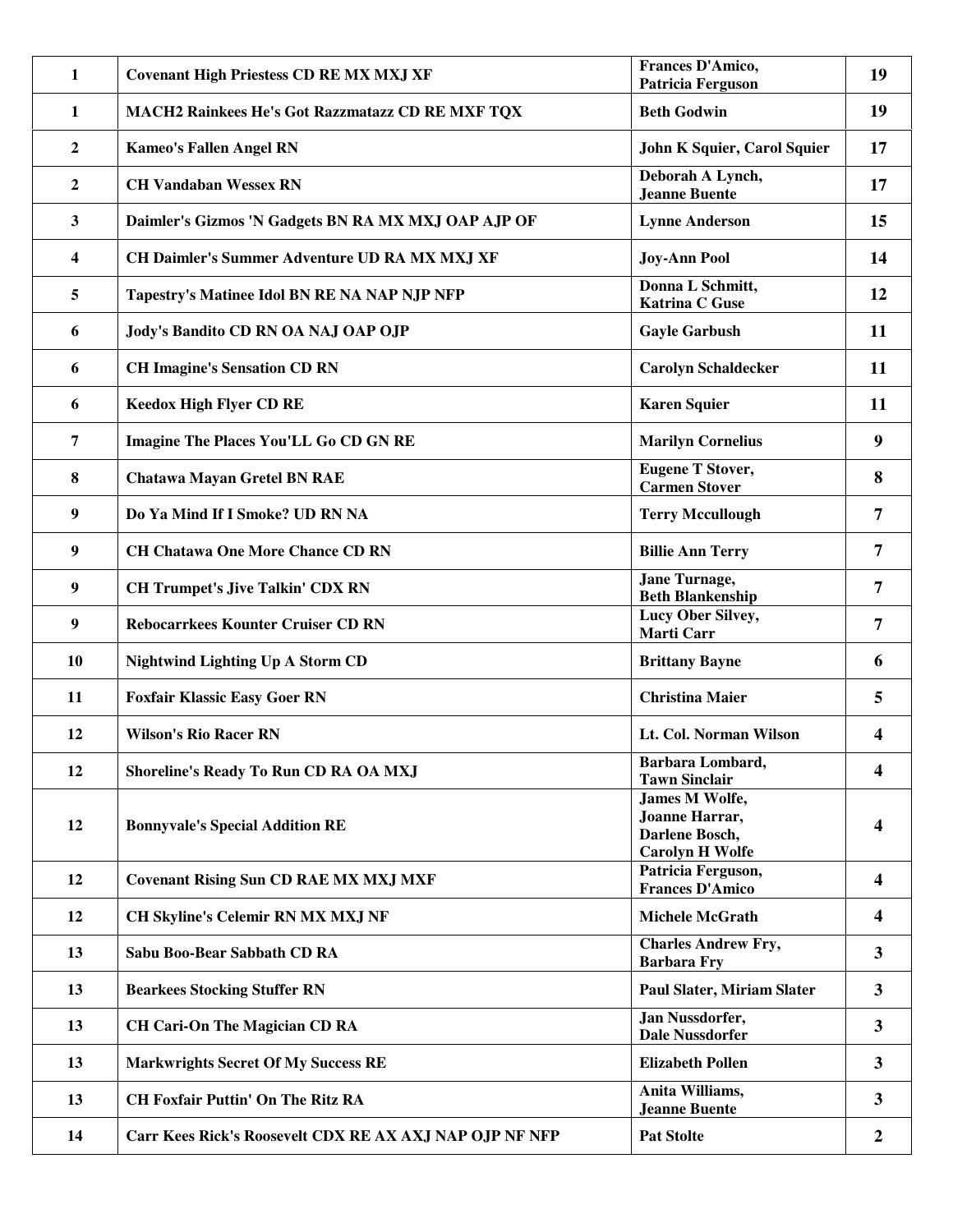| 14 | Ruttkay Autumn Bronze VCD1 CDX RE OAJ OF THD                                      | Daisy Mae Kramer                                     |  |
|----|-----------------------------------------------------------------------------------|------------------------------------------------------|--|
| 15 | Wilson's Silver Treasure CD RN                                                    | Barbara Jean Wilson,<br>Norman G. Wilson             |  |
| 15 | <b>CH OTCH Daimler's Dame Extraordinaire UDX2 RN NA NAJ AXP AJP</b><br><b>NFP</b> | <b>Joy-Ann Pool</b>                                  |  |
| 15 | <b>CH Vandys Kest CD RA</b>                                                       | Mrs. James F Swimme,<br><b>Carole Henry</b>          |  |
| 15 | <b>Kristenborn Iron Duke CD RA</b>                                                | Harold L Christensen,<br><b>Jean Ann Christensen</b> |  |
| 15 | <b>CH Sherwood Karizma Silverstone CD RN</b>                                      | <b>Betty Reed, Bruce E Reed</b>                      |  |
| 15 | <b>CH Designer's Pop Star RN</b>                                                  | <b>Edith G Smith</b>                                 |  |
| 15 | <b>CH Shoreline's Celebration CD RN</b>                                           | Eileen A Parr, James K Parr,<br><b>Tawn Sinclair</b> |  |
| 15 | <b>Greenkees Rolf RE</b>                                                          | <b>Alice Thayer</b>                                  |  |
| 15 | <b>Shaker Hill Moli V Greenkees RAE</b>                                           | Alice L Thayer                                       |  |

|                | <b>RALLY ADVANCED A</b>                      |                                                                 |               |
|----------------|----------------------------------------------|-----------------------------------------------------------------|---------------|
| <b>Ranking</b> | <b>Dog Name</b>                              | <b>Owner(s)</b>                                                 | <b>Points</b> |
| $\mathbf{1}$   | Imagine The Places You'LL Go CD GN RE        | <b>Marilyn Cornelius</b>                                        | 19            |
| $\overline{2}$ | <b>Sir Reginald Hildebrand CD RAE</b>        | Pamela Hildebrand                                               | 15            |
| $\mathbf{2}$   | Rodney Harold Rufus CDX RAE2 MX MXJ OF       | <b>Elizabeth Strick</b>                                         | 15            |
| 3              | <b>Covenant CD RAE NAP</b>                   | Norma Gaddy,<br><b>Michael Gaddy</b>                            | 13            |
| 4              | Shoreline's Ready To Run CD RA OA MXJ        | Barbara Lombard,<br><b>Tawn Sinclair</b>                        | 12            |
| 4              | <b>CH Shoreline's Celebration CD RN</b>      | Eileen A Parr,<br><b>James K Parr,</b><br><b>Tawn Sinclair</b>  | 12            |
| 4              | Ruttkay Autumn Bronze VCD1 CDX RE OAJ OF THD | Daisy Mae Kramer                                                | 12            |
| 4              | <b>CH Sun-Kiss Roxy CD RE NA NAJ NF</b>      | Kathleen A Bloden,<br>Donna Williams,<br><b>Ernest Williams</b> | 12            |
| 5              | <b>Cornerstone's Jabez At Adonal RA</b>      | Barbara Kasparian,<br><b>Richard Kasparian</b>                  | 8             |
| 6              | <b>CH K-Central's Smooth Operator CD RE</b>  | <b>Maureen Parsons</b>                                          | 6             |

|         | <b>RALLY ADVANCED B</b>                                            |                                              |               |
|---------|--------------------------------------------------------------------|----------------------------------------------|---------------|
| Ranking | <b>Dog Name</b>                                                    | <b>Owner(s)</b>                              | <b>Points</b> |
|         | CH Jocose Jamaica'N Me Crazy CDX RAE2                              | Kristina Witzka,<br><b>Maureen Garappolo</b> | 40            |
| 2       | Seamist's Storm On The Horizon CDX RAE MX MXJ OF                   | C Jean Munger                                | 36            |
| 3       | Nightwind Keepsake Treasure UDX RAE MXP MJP                        | <b>Margaret Bissell</b>                      | 35            |
| 4       | <b>GCH CH MACH4 Shoreline's Tuff Act To Follow CDX VER RAE MXF</b> | Tawn Sinclair, John Sinclair                 | 31            |
| 5       | Rodney Harold Rufus CDX RAE2 MX MXJ OF                             | <b>Elizabeth Strick</b>                      | 21            |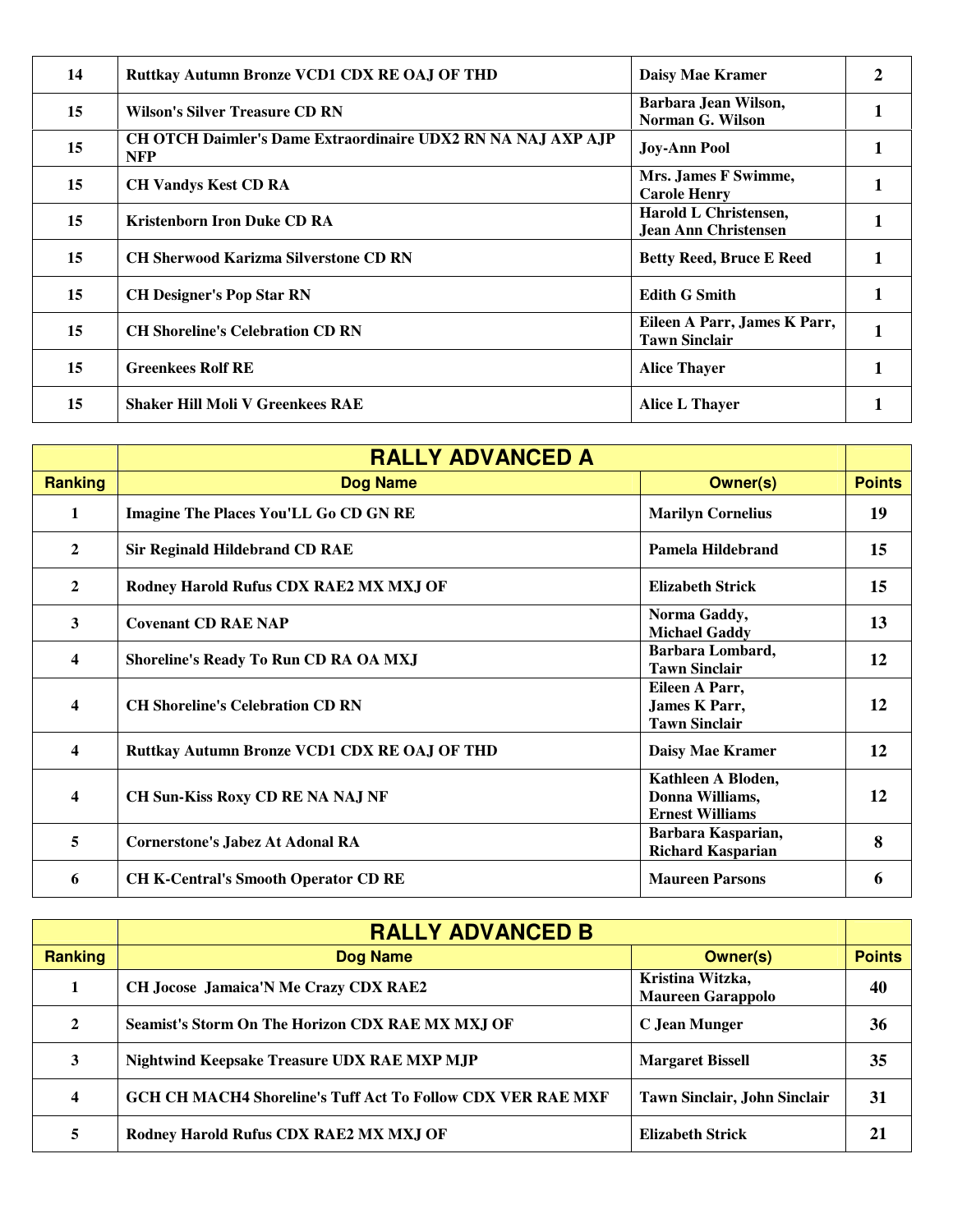| 6              | <b>CH Roc-N-Ro's Mountains High CDX RE NJP</b>     | <b>Emily Taggart,</b><br><b>Harold Taggart</b>                      | 16                      |
|----------------|----------------------------------------------------|---------------------------------------------------------------------|-------------------------|
| $\overline{7}$ | <b>Keestonekees My Gentle Ben CD RAE THD</b>       | Gary Johnson,<br>Sandra Johnson                                     | 15                      |
| 8              | Vandys Nydia CDX RAE NA NAJ AXP OJP THD            | <b>Barbara Eng, Carole Henry</b>                                    | 13                      |
| 8              | <b>CH Cari-On Tootsie Of Shadowood CDX RAE</b>     | <b>Barbara A Brown</b>                                              | 12                      |
| 8              | Keesbrook Secret Celebration UDX RE MX MXJ OAP OJP | <b>Lila Dann</b>                                                    | 12                      |
| 8              | CH Shadowood's Kandi Kan Du CDX GN RAE             | <b>Barbara A Brown</b>                                              | 12                      |
| 9              | <b>CH Vandys Abrasax CDX RAE</b>                   | Wendy C Swimme,<br><b>Carol Henry</b>                               | 10                      |
| 9              | <b>CH Foxfair Impetuous RE OA OAJ</b>              | Deborah A Lynch,<br><b>Jeanne Buente</b>                            | 10                      |
| <b>10</b>      | Sabu Boo-Bear Sabbath CD RA                        | <b>Charles Andrew Fry,</b><br><b>Barbara Fry</b>                    | 8                       |
| 11             | <b>MACH Seamist's Emerald Isle VCD2 RE</b>         | <b>C</b> Jean Munger                                                | 6                       |
| 11             | <b>CH Bonnyvales's Wild Irish Rose RAE</b>         | Darlene Bosch,<br>Joanne Harrar, Jim Wolfe,<br><b>Carolyn Wolfe</b> | 6                       |
| 12             | CH Jo-Lyn's Dasher CDX RAE OA NAJ AXP AJP NFP      | Donna L Schmitt,<br>Janit L Johnson                                 | 5                       |
| 12             | <b>Keestonekees New Sierra Mist CD RAE</b>         | Gary Johnson,<br>Sandra Johnson                                     | 5                       |
| 13             | <b>Klassic's Play With Fire CDX RE</b>             | <b>Ann M McHugh</b>                                                 | $\overline{\mathbf{4}}$ |
| 14             | <b>CH Laser's For Sure Keelane UD RA</b>           | Jane Turnage,<br><b>Beth Blankenship</b>                            | $\mathbf{3}$            |
| 14             | <b>Keen RA</b>                                     | <b>Patty Helmig</b>                                                 | $\mathbf{3}$            |
| 14             | <b>CH Vandys Kest CD RA</b>                        | Mrs. James F Swimme,<br><b>Carole Henry</b>                         | $\overline{3}$          |
| 14             | <b>Kristenborn Iron Duke CD RA</b>                 | Harold L Christensen,<br><b>Jean Ann Christensen</b>                | $\mathbf{3}$            |
| 14             | Kameo's Yakima RE                                  | <b>Jodi Mcgee, Timothy Mcgee</b>                                    | $3^{\circ}$             |
| 14             | <b>CH Ashbrook's Inside Trader CDX RE</b>          | <b>Karen Blair</b>                                                  | $\mathbf{3}$            |
| 15             | CH Windrift Kemont Hope Diamond CDX RE OA AXJ      | <b>Sharon Rehder</b>                                                | $\overline{2}$          |
| 16             | <b>Wilbars Sunnie II RA</b>                        | William & Barbara Morrison                                          | $\mathbf{1}$            |
| 16             | <b>Benden's Klassic Bad Andie CD RA</b>            | <b>Ann M Mchugh</b>                                                 | $\mathbf{1}$            |
| 16             | <b>CH Cliffhouse Justice For All CD RE</b>         | <b>Kelli Denton, Becky Denton</b>                                   | $\mathbf{1}$            |
| 16             | Seacrest Bebopreboprhubarbpie CD RE OA AXJ THD     | <b>Karen Sheahan</b>                                                | $\mathbf{1}$            |

|                | <b>RALLY EXCELLENT</b>                       |                                              |               |
|----------------|----------------------------------------------|----------------------------------------------|---------------|
| <b>Ranking</b> | <b>Dog Name</b>                              | <b>Owner(s)</b>                              | <b>Points</b> |
|                | <b>CH Jocose Jamaica'N Me Crazy CDX RAE2</b> | Kristina Witzka,<br><b>Maureen Garappolo</b> | 23            |
| $\mathbf{2}$   | Rodney Harold Rufus CDX RAE2 MX MXJ OF       | Elizabeth Strick                             | 21            |
|                | <b>Sir Reginald Hildebrand CD RAE</b>        | Pamela Hildebrand                            | 20            |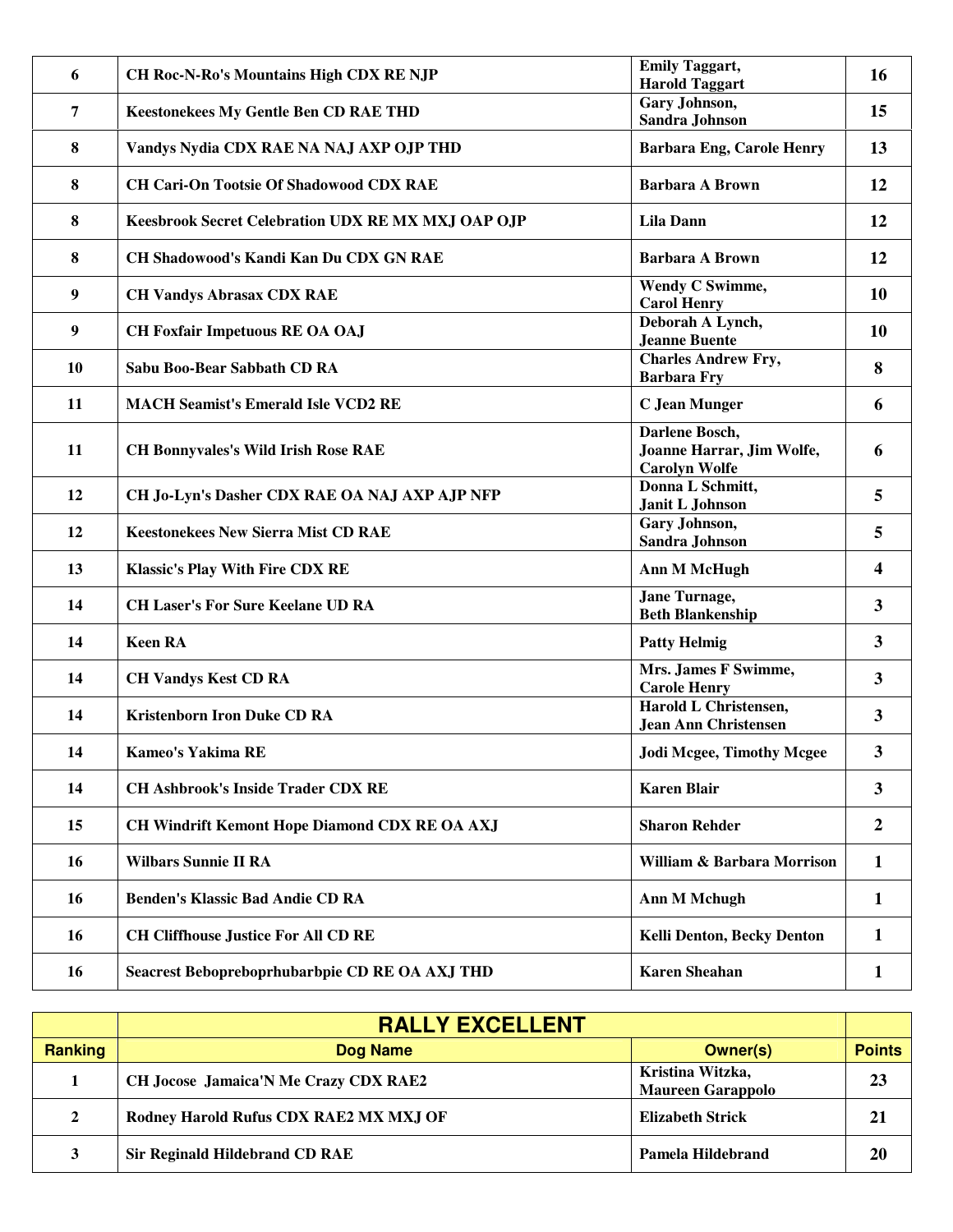| 4                | Kameo's Yakima RE                             | <b>Jodi Mcgee, Timothy Mcgee</b>                                  | 19 |
|------------------|-----------------------------------------------|-------------------------------------------------------------------|----|
| $\boldsymbol{4}$ | <b>CH K-Central's Smooth Operator CD RE</b>   | <b>Maureen Parsons</b>                                            | 19 |
| 5                | Ruttkay Autumn Bronze VCD1 CDX RE OAJ OF THD  | <b>Daisy Mae Kramer</b>                                           | 18 |
| 6                | B Mi Glamour Gal O' Mine RE AX MXJ OAP AJP NF | Patricia Dunham                                                   | 16 |
| 7                | Imagine The Places You'LL Go CD GN RE         | <b>Marilyn Cornelius</b>                                          | 14 |
| 8                | <b>Kemont Bridget's A Doubletake RE</b>       | <b>Mary Ann Cowley,</b><br>H Keith Cowley,<br><b>Keith Cowley</b> | 9  |

|                         | <b>RALLY EXCELLENT B</b>                                           |                                                                     |                         |
|-------------------------|--------------------------------------------------------------------|---------------------------------------------------------------------|-------------------------|
| <b>Ranking</b>          | <b>Dog Name</b>                                                    | <b>Owner(s)</b>                                                     | <b>Points</b>           |
| 1                       | CH Jocose Jamaica'N Me Crazy CDX RAE2                              | Kristina Witzka,<br><b>Maureen Garappolo</b>                        | 52                      |
| $\overline{2}$          | <b>GCH CH MACH4 Shoreline's Tuff Act To Follow CDX VER RAE MXF</b> | Tawn Sinclair, John Sinclair                                        | 48                      |
| 3                       | Nightwind Keepsake Treasure UDX RAE MXP MJP*                       | <b>Margaret Bissell</b>                                             | 44                      |
| $\overline{\mathbf{4}}$ | <b>CH Roc-N-Ro's Mountains High CDX RE NJP</b>                     | <b>Emily Taggart,</b><br><b>Harold Taggart</b>                      | 39                      |
| 5                       | Rodney Harold Rufus CDX RAE2 MX MXJ OF                             | <b>Elizabeth Strick</b>                                             | 17                      |
| 6                       | Seamist's Storm On The Horizon CDX RAE MX MXJ OF*                  | <b>C</b> Jean Munger                                                | 16                      |
| $\overline{7}$          | <b>CH Vandys Abrasax CDX RAE</b>                                   | Wendy C Swimme,<br><b>Carol Henry</b>                               | 15                      |
| 8                       | Vandys Nydia CDX RAE NA NAJ AXP OJP THD                            | <b>Barbara Eng, Carole Henry</b>                                    | 14                      |
| $\boldsymbol{9}$        | <b>MACH Seamist's Emerald Isle VCD2 RE</b>                         | C Jean Munger                                                       | 12                      |
| <b>10</b>               | CH Shoreline's Up Up And Away CD RE MX MXJ NF                      | Barbara Lombard,<br><b>Tawn Sinclair</b>                            | 11                      |
| 11                      | CH Shadowood's Kandi Kan Du CDX GN RAE                             | <b>Barbara A Brown</b>                                              | <b>10</b>               |
| 12                      | <b>CH Windrift Kemont Hope Diamond CDX RE OA AXJ</b>               | <b>Sharon Rehder</b>                                                | 9                       |
| 13                      | <b>CH Cari-On Tootsie Of Shadowood CDX RAE</b>                     | <b>Barbara A Brown</b>                                              | 8                       |
| 14                      | Darkenwald Second Spirit CDX RAE MX MXJ MJP2 XFP                   | Patricia Ferguson,<br><b>Fran D'Amico</b>                           | 8                       |
| 15                      | <b>Keestonekees My Gentle Ben CD RAE THD</b>                       | Gary Johnson,<br>Sandra Johnson                                     | 7                       |
| 16                      | <b>CH Bonnyvales's Wild Irish Rose RAE</b>                         | Darlene Bosch,<br>Joanne Harrar, Jim Wolfe,<br><b>Carolyn Wolfe</b> | 6                       |
| 17                      | CH Jo-Lyn's Dasher CDX RAE OA NAJ AXP AJP NFP                      | Donna L Schmitt,<br>Janit L Johnson                                 | 5                       |
| 17                      | <b>Keestonekees New Sierra Mist CD RAE</b>                         | Gary Johnson,<br><b>Sandra Johnson</b>                              | 5                       |
| 18                      | Dickinson's Docashein CD RAE OAP NJP                               | <b>Stacy L Dickinson</b>                                            | $\overline{\mathbf{4}}$ |
| 18                      | <b>CH Cliffhouse Justice For All CD RE</b>                         | <b>Kelli Denton</b>                                                 | $\overline{\mathbf{4}}$ |
| 19                      | CH MACH2 Copykees' Simply Awesome CD RE NAP NJP OF                 | <b>Cherrie A Treber,</b><br><b>John R Treber</b>                    | $\mathbf{3}$            |